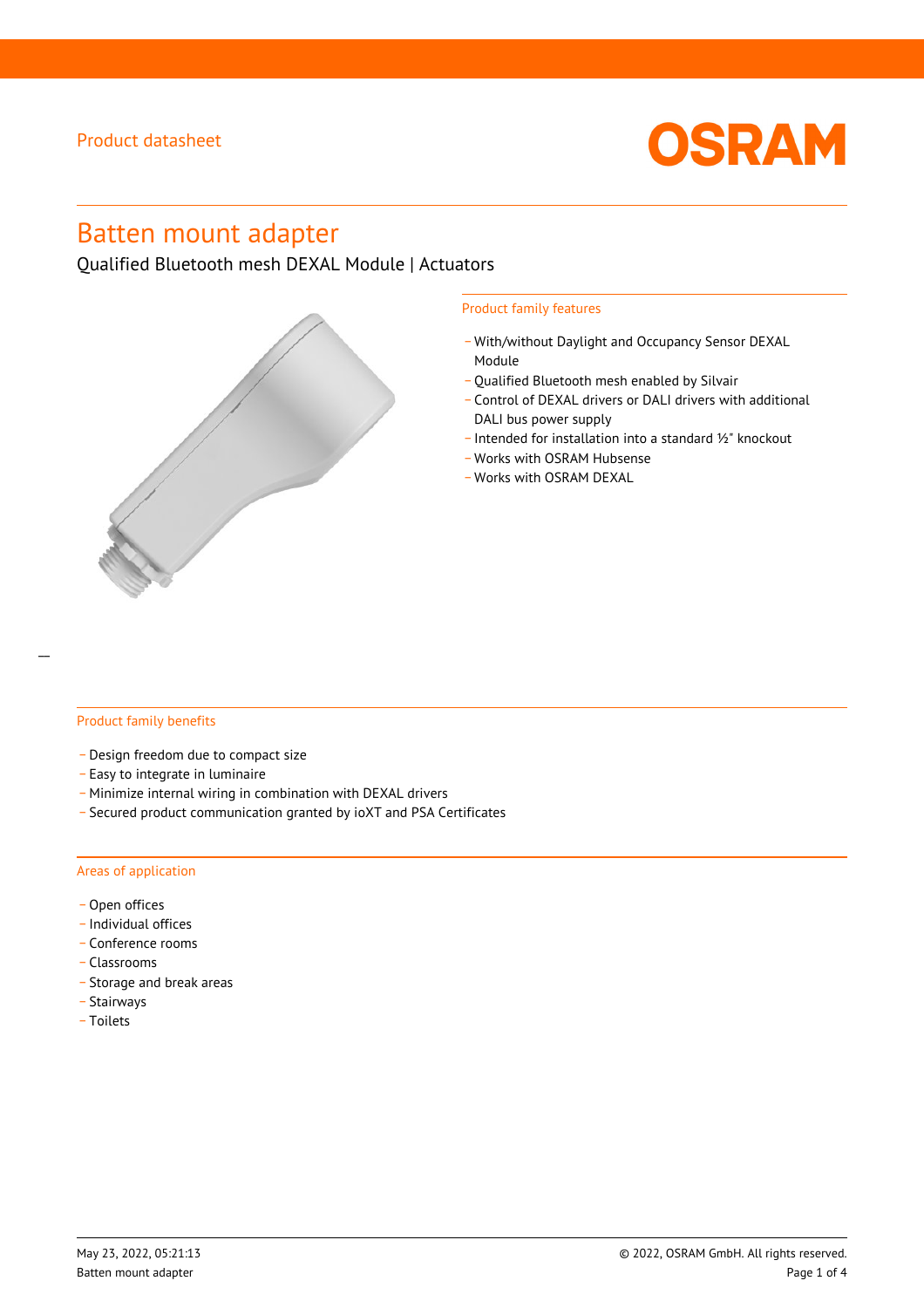#### Technical data

### **Dimensions & weight**





| Length                | $119.3 \text{ mm}$ |
|-----------------------|--------------------|
| <b>Product weight</b> | 44.00 g            |

#### **Capabilities**

**Type of installation Luminaire integration** 

#### **Logistical data**

**Commodity code** 392690979000

### **Environmental information**

### **Information according Art. 33 of EU Regulation (EC) 1907/2006 (REACh)**

| Date of Declaration               | 01-04-2022                                                                                            |  |
|-----------------------------------|-------------------------------------------------------------------------------------------------------|--|
| <b>Primary Article Identifier</b> | 4062172271929                                                                                         |  |
| Candidate List Substance 1        | Lead                                                                                                  |  |
| CAS No. of substance 1            | 7439-92-1                                                                                             |  |
| Safe Use Instruction              | The identification of the Candidate List substance is<br>sufficient to allow safe use of the article. |  |
| Declaration No. in SCIP database  | 020b6a05-e970-459b-afb2-83e0e52aedde                                                                  |  |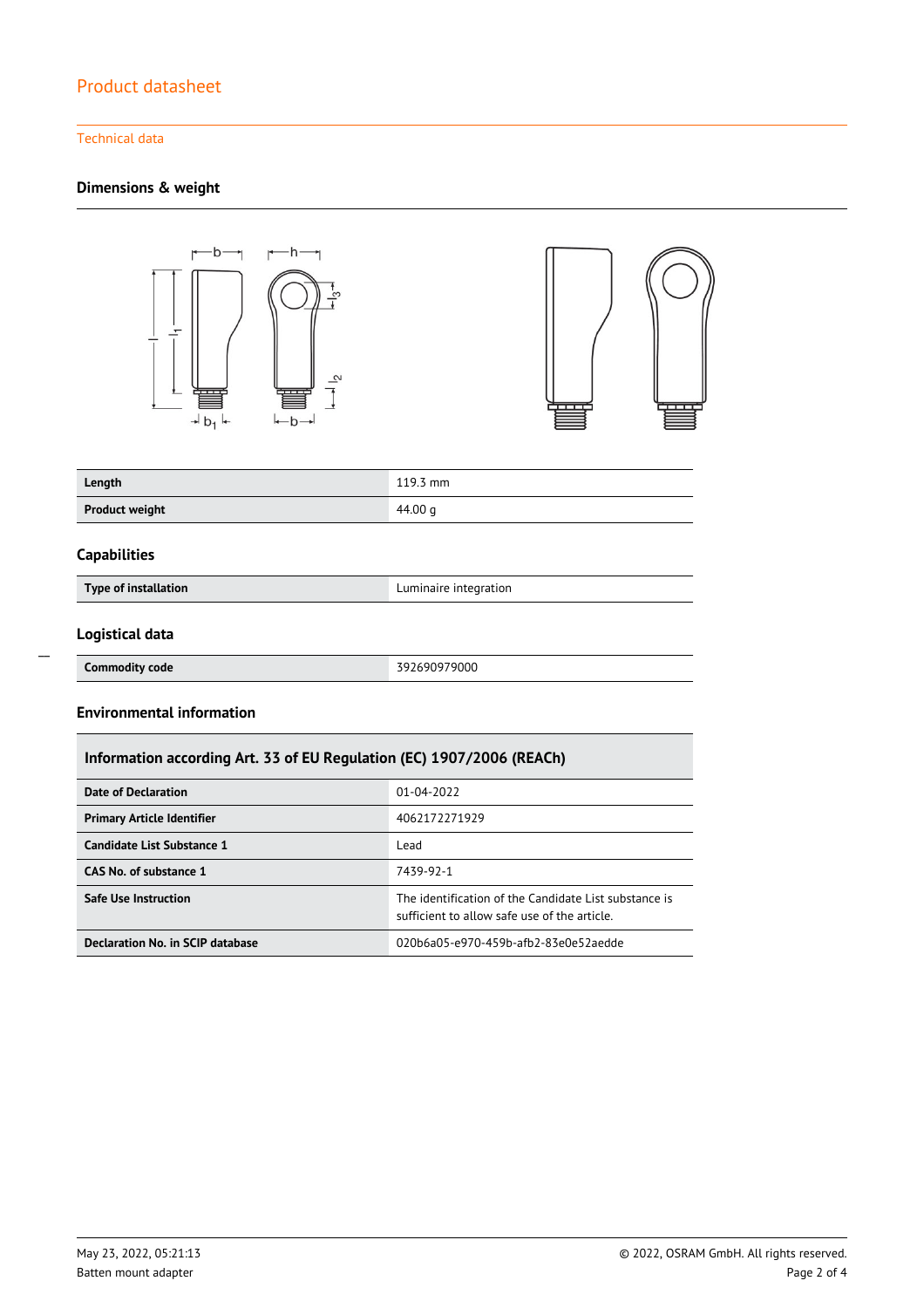

#### Batten mount adapter

#### Additional product information

- \_ By integrating the device into a casing the wireless range could be affected, in particular by metal surfaces. Therefore, the wireless range needs to be verified after integration.
- \_ The device could be reset to factory default by placing a strong Neodym magnet (e.g. N35, d=6.35 mm x h=1.59 mm) near the corner of the bezel for 5 seconds.
- \_ The status LED of the device indicates following Network status. Fast blinking (Green): Not connected to a network, Slow blinking (Green); Connected to a network, Blink twice (Green): Mesh package received, Long blink (Green) Factory reset, Blink one (Red): Motion detected
- \_ The device has passed successfully the SILVAIR Testing process.
- \_ The device can be put into operation using the OSRAM HubSense Commissioning Tool (https://platform.hubsense.eu), subject to prior acceptance of the Terms of Use and the Privacy Policy.
- OSRAM may terminate or suspend the use of the HubSense Commissioning Tool at any time and for any or no reason in its sole discretion, even if access and use is continued to be allowed to others.
- \_ The device complies with Bluetooth mesh Standard v1.0. It can also be used in 3rd party Bluetooth mesh network, that complies with this standard and that supports the mesh models of this device, and with certain 3rd party commissioning tools, that support the mesh models of this device. In order to ensure correct interoperability a verification with the 3rd party network components and the 3rd party commissioning tool is necessary in advance. Please contact OSRAM (support@hubsense.eu) to receive the actual list of supported models for this device.
- \_ OSRAM shall have no liability for any 3rd party commissioning tool and does not make any representations, express or implied, about the availability and/or performance of such commissioning tool.
- \_ OSRAM shall have no liability for and does not make any representations, express or implied, about the connectivity of OSRAM QBM products with any other products, that have passed the SILVAIR Testing process.

#### Logistical Data

| <b>Product code</b> | <b>Product description</b> | Packaging unit (Pieces/Unit) | Dimensions (length x width x<br>height) | <b>Volume</b>         | <b>Gross weight</b> |
|---------------------|----------------------------|------------------------------|-----------------------------------------|-----------------------|---------------------|
| 4062172271929       | Batten mount adapter       | Shipping carton box<br>50    | 400 mm x 295 mm x 285 mm                | 33.63 dm <sup>3</sup> | 3084.00 a           |

The mentioned product code describes the smallest quantity unit which can be ordered. One shipping unit can contain one or more single products. When placing an order, for the quantity please enter single or multiples of a shipping unit.